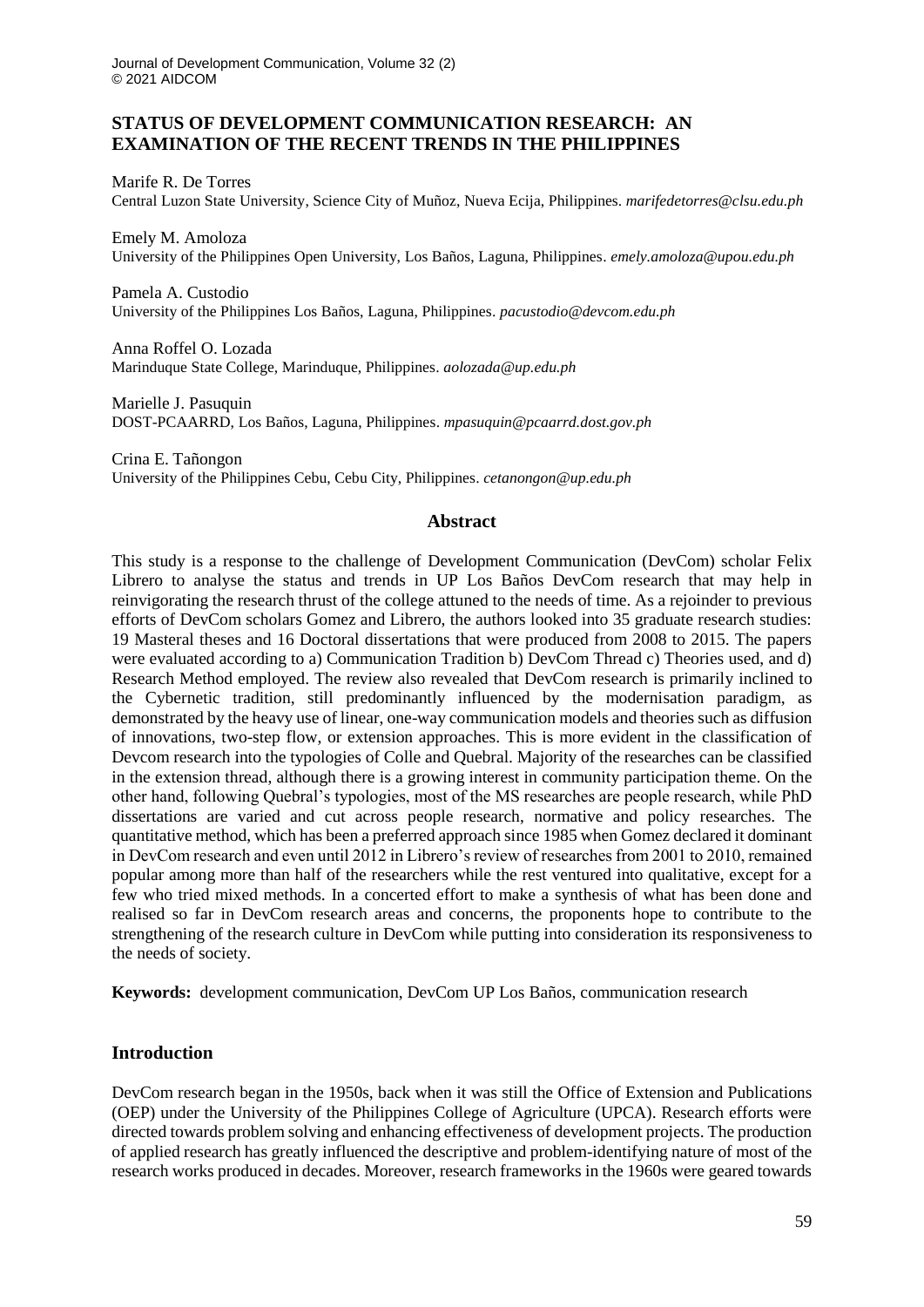identifying rural media available, and then shifted towards access to and availability of ICTs in the 90s (Librero, 2012). Since then, studies have contributed to the now voluminous collection at the College of Development Communication in UPLB. However, it must be emphasised that DevCom research is not merely research on communication media or agricultural developments. It is, by itself, a body of knowledge that has been, and continues to be built on over the years; one that has a reach so wide it cannot be simply categorised under one typology.

DevCom research, just like the field that it represents, is dynamic. What may be of interest in the 1980s may not be as interesting now that we are in the 21st century. For example, the demand for descriptive and informative studies on Information and Communications Technology (ICT) have waned, simply because we are now living in it. Just like what Librero (2012) said, DevCom aims at moving targets all the time.

As a dynamic field of study, DevCom should continue to be attuned with the times, not only with the topics studied, but also with the method of generating knowledge from research. This study, through a qualitative analysis of MS and PhD theses, aims to provide future DevCom generations a general sketch of what has already been done in terms of research, and shed light on which areas need further exploration. This can serve as reference to students as they are expected to contribute to the growing discipline of Development Communication. As what Librero (2008) said, research like this could help formulate theories grounded in the practice of DevCom particularly in the developing world.

#### **Literature Review**

Several meta-researches had been conducted examining trends in DevCom research. According to Ogan et al. (2009), Fair in 1989 compared the DevCom studies conducted from 1958-1975 with those conducted from 1976-1986. Results revealed that researches in 1976-1986 employed positivist and functionalist analyses, supporting modernisation paradigm.

In 1997, Fair and Shah did similar kind of meta-analysis for studies between the periods 1987-1996. Findings suggest that the studies in these periods utilised "a wider range of frameworks and approaches" (Ogan et al., 2009:658) and are "more theoretically diverse" (Servaes, 2016:2) as compared to the studies in 1958 – 1986. Ogan et al. (2009) also noted the utilisation of feminist, dialogic, participatory approaches during these periods in contrast to the modernisation approaches in the 1958 – 1986 studies.

In 2009, Ogan and his colleagues attempted to continue the same kind of meta-research previously cited but this time combining meta-analysis with qualitative content analysis. They reviewed 211 scholarly articles published in peer-reviewed journals found in the Communication and Mass Media Complete online database and Directory of Open Access Journals published between 1998-2007 using keyword search "DevCom" combined with "globalisation", "health", "governance", "education", "ICT", "democracy", and "economy". Their findings suggest that although the focus of the studies shifted to ICT from mass media, modernisation paradigm resurfaced and became the most popular approach again as close to half of the studies surveyed used quantitative methods such as surveys. There were few attempts employing participatory approaches which were more popular in the 1987-1996 studies of Fair & Shah (1997). They also noted a declining number of published researches between 1998 – 2003.

In 2010, Shah also conducted a meta-research of 183 DevCom studies that were published between 1997-2006. Unlike Ogan et al. (2009) who focused on peer-reviewed scholarly journals, Shah (2010) included 38 book chapters and seven books along with 138 journal articles that have been located using standard indexes and electronic databases. Similar to the findings of Ogan et al. (2009), DevCom researchers utilised theories in the modernisation paradigm particularly those dealing with media impact more often in these periods (1997 – 2006) than in the previous periods (1957 – 1986 and 1987 - 1996). Participatory theories that surfaced in the 1987 – 1996 studies also appeared in these periods (1997 – 2006) along with other neo-Marxist (e.g. hegemony, media imperialism, and dependency) and critical theoretical models (conscientisation, public sphere and digital divide).

In the Philippine context, Gomez (1993) noticed in his review of 219 undergraduate and graduate studies in Devcom that "by nature, DevCom research is issue-oriented, problem-oriented, and actionoriented and its central concern is to seek solutions to specific problems" (p. 53). Meanwhile, in his article Status and Trends in Development Communication Research in the Philippines, and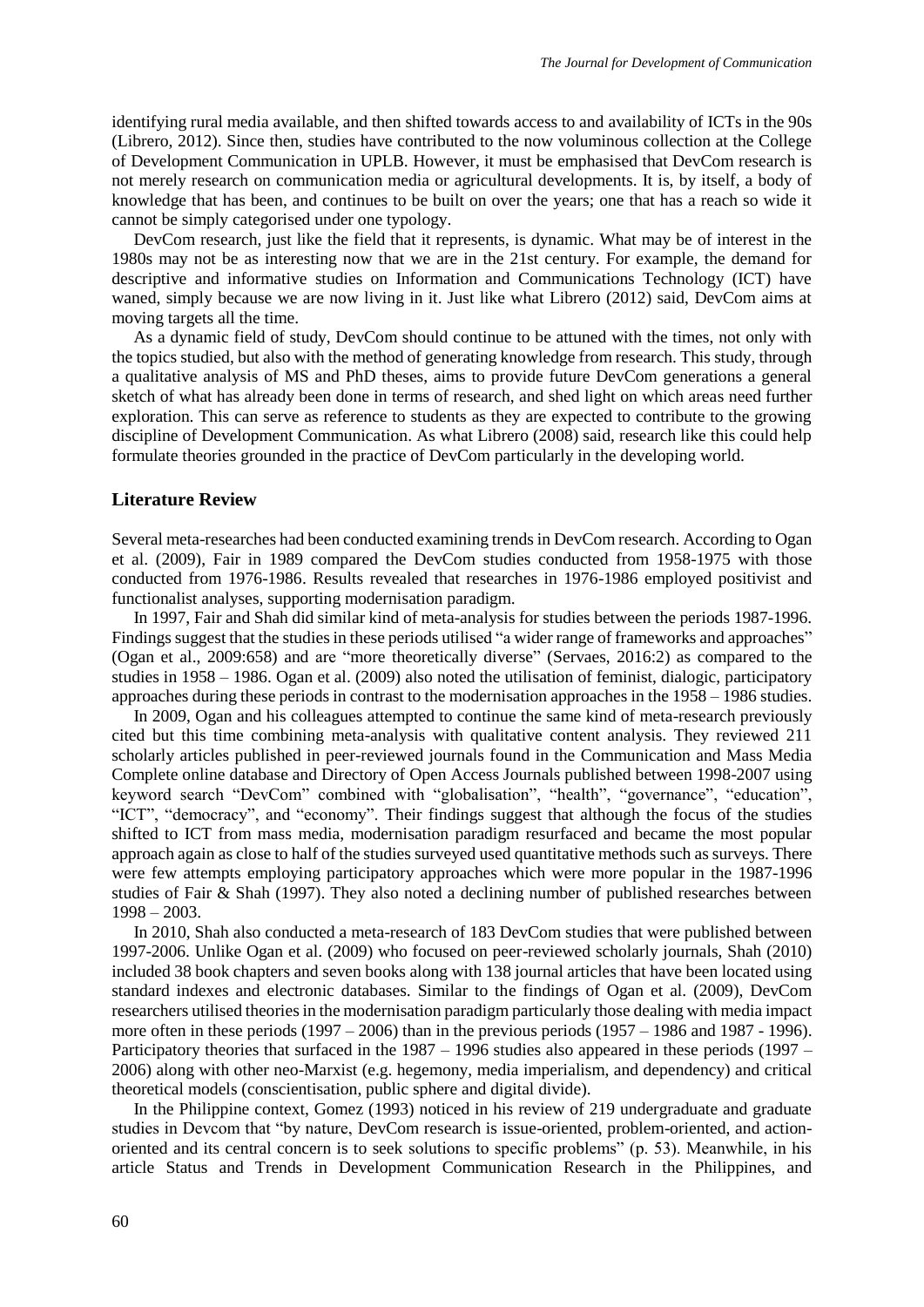Development Communication Education in Los Baños: Contribution from Graduate Research, Librero (2005; 2012) attempted to generalise the direction of DevCom research over the years. By conducting a meta-analysis of 91 graduate research from 1964 to 2010, he provided a bird's eye-view of what areas DevCom research has battled so far.

Similar to the findings of Gomez (1993), Librero (2012) observed that frameworks employed in the 32 dissertations produced from 2001 to 2010 were concerned more about solving already "existing field problems" and clarifying "conditions affecting development programmes" (p. 236). Results showed that 88.9% of 32 dissertations "simply identified and described the communication problems existing in the research locales" (p. 238). Librero hinted that mere descriptions of new findings or knowledge generated from these conditions are not enough--they must be theorised. He assumed that there may be lack of efforts at Devcom when it comes to formulating hypotheses, or theorising.

In 2016, Madrid & Cagasan also conducted meta-analyses of 203 undergraduate and graduate thesis and case studies of the students in Visayas State University, Leyte, Philippines for the periods 1979- 2008. They found that most of the studies conducted were in agriculture, mass media, and health. Issues on environment and ICT emerged in more recent years. As the focus of most studies was on audience effects testing for relationship of variables, quantitative methods, particularly survey, were predominant, although there was an increasing number of those which utilised qualitative and mixed methods. Similar to the recommendations of Librero (2012), they encouraged studies focusing on theory building and not just theory testing.

## **Theoretical Underpinnings of DevCom**

#### Traditions of Communication Theory: Mapping Research Theories

In his seminal article "Communication Theory as a Field," Robert Craig (1999) proposed a constitutive view of the communication theoretical landscape, wherein "relationships, identities, and tasks are in the communication" (Manning, 2014). Therefore, communication is not a secondary phenomenon that can be explained by antecedent factors. Due to the field's interdisciplinary nature, he posited that there should be a dialogical-dialectical coherence—to agree to disagree—rather than simply ignore each other and interpret communication based on what each field has to say, e.g. psychology, sociology, economics. Hence, he laid down seven (7) traditions that "offer distinct ways of conceptualizing and discussing communication problems and practices" (Craig, 1999).

The traditions identified by Craig offer "distinct, alternative vocabularies that describe ways of conceptualising communication problems and practices" (Griffin, 2000). In his book "A First Look at Communication Theory," Griffin provides a good discussion of the seven (7) traditions based on how they define communication, also suggesting practical communication problems that each tradition can address (see Figure 1).



**Figure 1:** Survey map of traditions in the field of communication theory from: Griffin, E., Ledbetter, A., & Sparks, G**.** "Mapping the Territory (Seven Traditions in the Field of Communication Theory)". A First Look at Communication Theory. In McGraw-Hill, 10th Edition, 2018, p.45.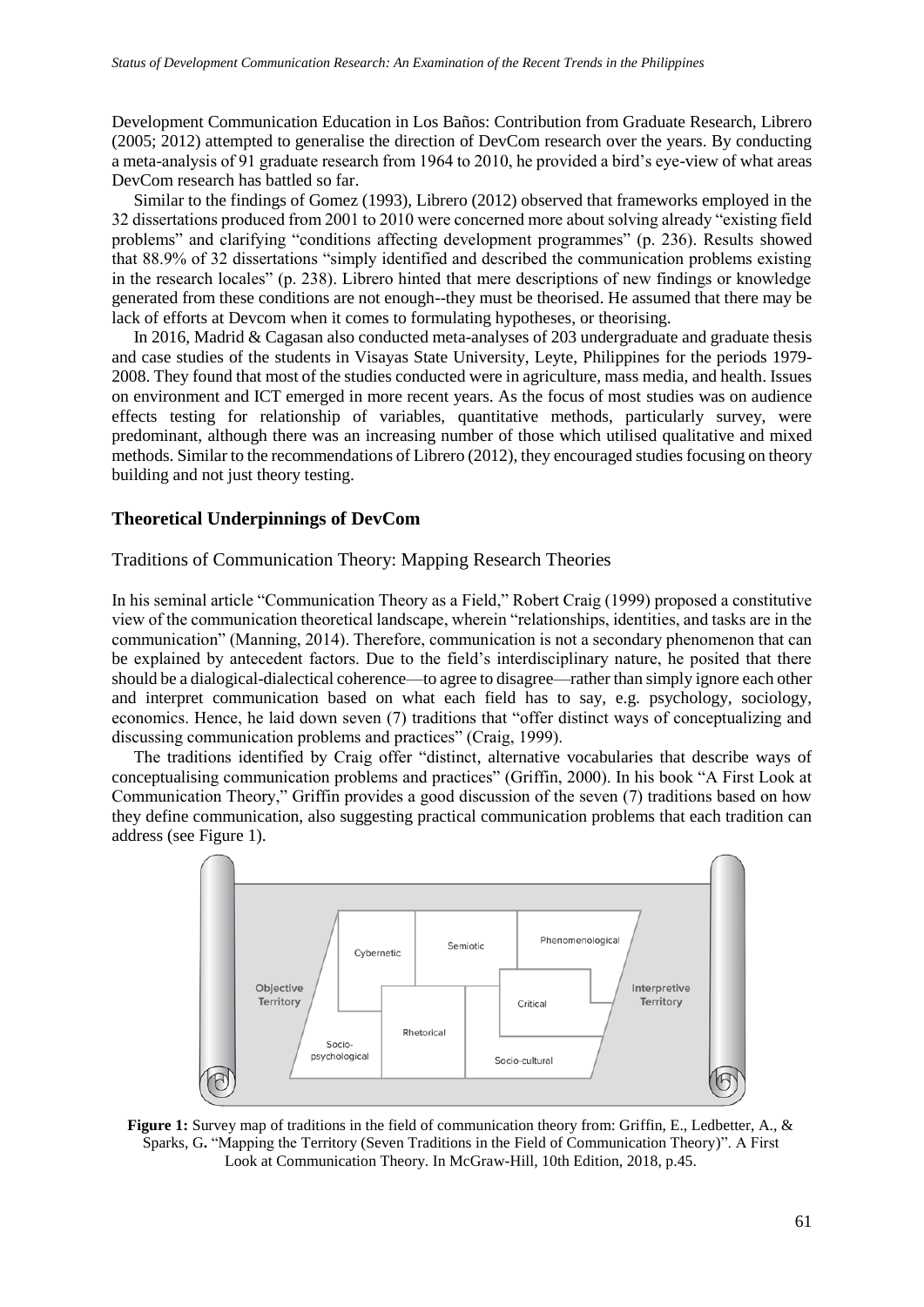In socio-psychological tradition, scholars are heavily guided by careful, systematic observation in discovering and uncovering communication truths. Theories are usually used to look for cause-andeffect relationships that "will predict the results when people communicate" (Griffin, 2000). Coined from the term to describe artificial intelligence, the cybernetic tradition "illustrates the way feedback makes information processing possible" (Griffin, 2000). Here, communication is viewed as a link connecting the separate parts of any system, "such as computer system, a family system, a media system, or a system of social support" (Griffin, 2000). Rhetoric tradition on the other hand, concerns "the art of using all available means of persuasion focusing upon lines of argument, organisation of ideas, language use, and delivery in public speaking" (Griffin, 2000). Hence, communication here is viewed as artful public address. Semiotic tradition covers communication studies that deal with "verbal and nonverbal signs that can stand for something else, and how their interpretation impacts society "(Griffin, 2000). In this tradition, communication is the process by which meaning is shared through the use of signs.

Meanwhile, communication research under socio-cultural tradition looks at the communication process as the creation and enactment of social reality. The socio-cultural tradition is "based on the premise that as people talk, they produce and reproduce culture" (Griffin, 2000). Therefore, our view of reality is strongly shaped by the language we use. On the other hand, critical tradition views communication as a reflective challenge of unjust discourse consistently challenging:

- a. the control of language to perpetuate power imbalances,
- b. the role of mass media in dulling sensitivity to repression, and
- c. blind reliance on the scientific method and uncritical acceptance of empirical findings.

Lastly, phenomenological tradition "explores the possibility of understanding the experience of self and others" (Griffin, 2000). This tradition places great emphasis on people's perception and their interpretation of their own experience.

With the possibility that the seven traditions cannot fully cover every approach to communication theory, Craig suggests for a pragmatist tradition, "a pluralistic land where different perspectives on truth could all be legitimate in different ways" (Griffin, 2000). Pragmatism is an "applied approach to knowledge; the philosophy that true understanding of an idea or situation has practical implications for action" (Griffin, 2000). Thus, this tradition leans to practical problems while evaluating ideas based on how useful they are rather than comparing them with an absolute standard of truth.

# **Methods**

As a rejoinder to previous efforts of DevCom scholars Gomez and Libero, this paper reviewed a total of 35 MS and PhD theses (19 and 16, respectively) from 2008 to 2015 in terms of the following:

- a. the Tradition of Communication Theory they belong to, based on Communication Theory as a Field (Craig, 1999),
- b. the DevCom Thread they fall under, with reference to Colle (as cited in Librero, 2012)
- c. the Theories that were used, and
- d. the Research Method employed.

This review sought to find out if there are changes or modification in the research direction and priorities of the new breed of scholars since the last review, as influenced by the fast-changing communication technologies, volatile market economy affecting the living conditions of the poor, threats of climate change and environmental risks affecting farmers and vulnerable groups, and other socio-political issues.

While DevCom research can be analysed according to the initial typologies as suggested by Quebral (1993), and threads of DevCom by Colle (as cited in Librero, 2012; Flor, 2007), this paper provides an additional layer of analysis by using Craig's seven (7) traditions of communication theory, which include:

- a. cybernetic,
- b. socio-psychological,
- c. socio-cultural,
- d. critical,
- e. rhetorical,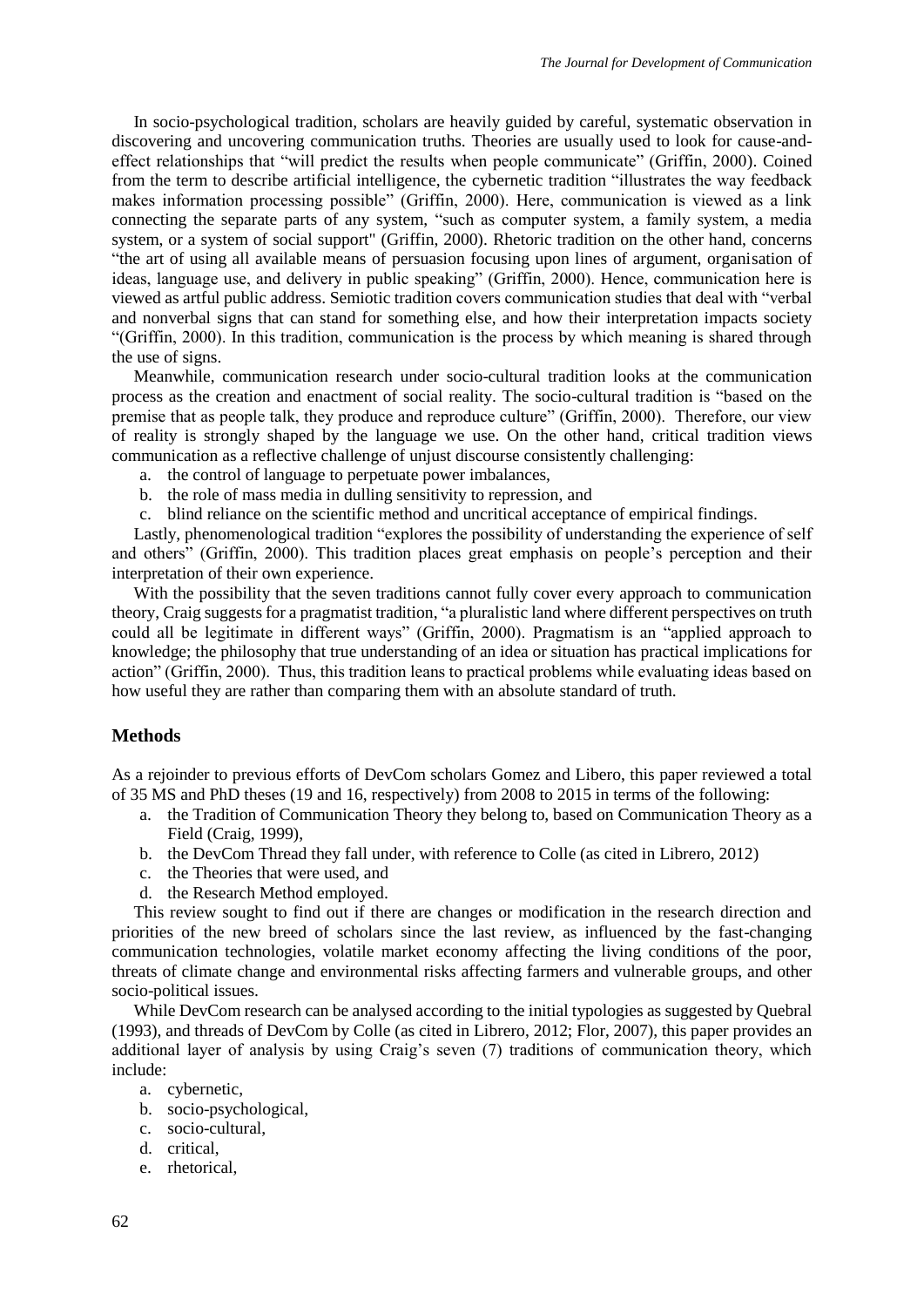- f. phenomenological, and
- g. semiotic.

Using the theoretical anchor of each research study, these were classified according to the tradition they subscribe to.

#### **Results and Discussion**

The Traditions of Communication Theory

After analysing 35 MS and PhD theses from 2008 to 2015, it was found that majority (50%) of research subscribe to the Cybernetic tradition. This is closely followed by the Socio-Psychological tradition (41%). Only one (1) research each was reported to subscribe to the Socio-Cultural and Critical traditions (see Figure 2a).



**Figure 2a:** Distribution of traditions subscribed to by MS theses, 2008-2015.

On the other hand, it was found that most (32%) PhD dissertations are also guided by the Cybernetic tradition. This is followed by the Socio-Cultural and Critical traditions (21% each), and Socio-Psychological tradition (16%). There was one (1) research reported to fall under the semiotic, and Pragmatist traditions (see Figure 2b).



**Figure 2b:** Distribution of traditions subscribed to by PhD dissertations, 2008-2015

As evidenced by an analysis of both MS and PhD studies, DevCom research is primarily inclined to the Cybernetic tradition; it is still predominantly influenced by the modernisation paradigm, as demonstrated by the heavy use of linear, one-way communication models such as diffusion of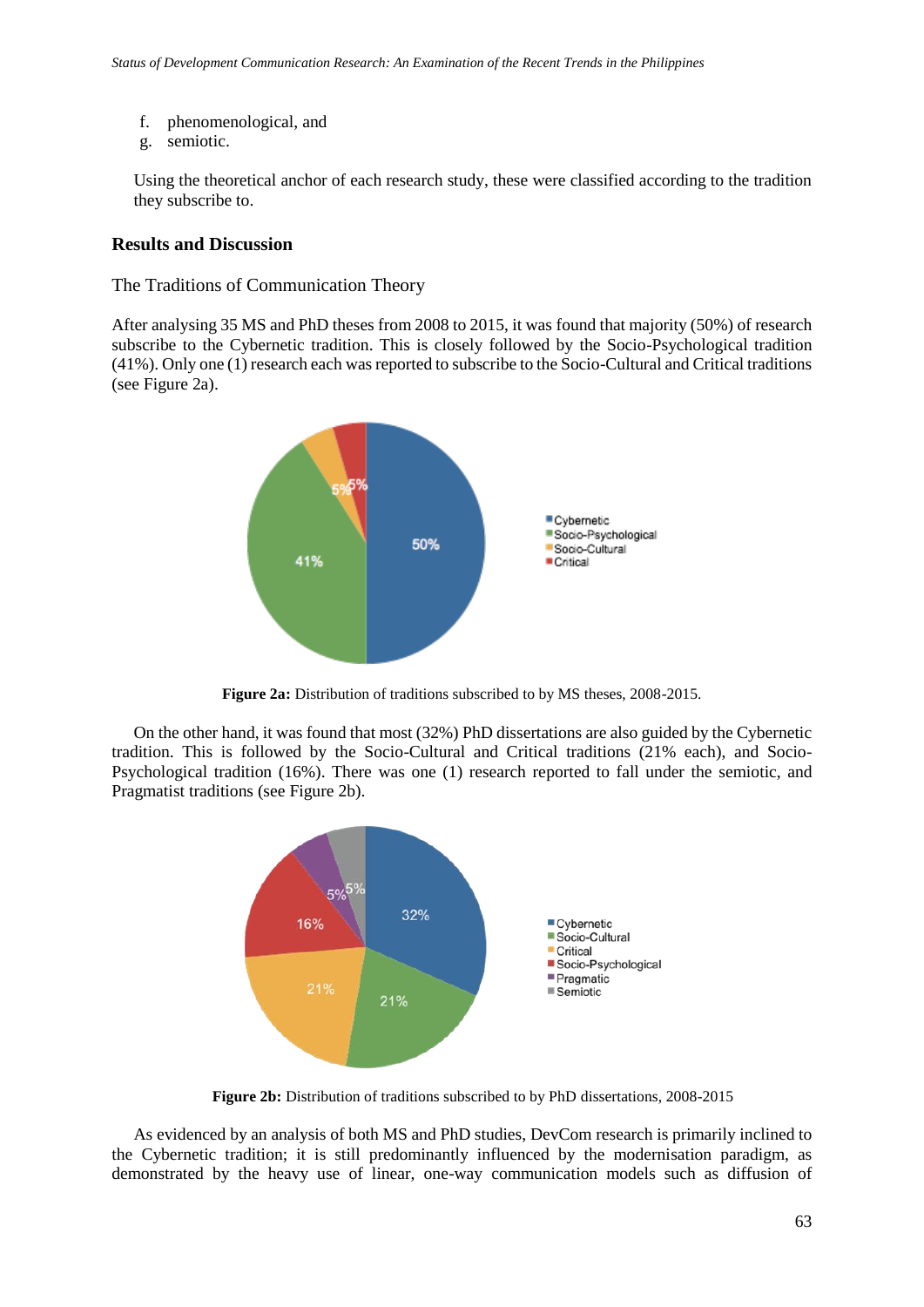innovations, two-step flow, or extension approaches (Servaes & Malikhao, 2008). However, Fair (1989 as cited in Ogan et. al, 2009) accounts that subscribing to the dominant paradigm "failed to account for many of the social, political, and economic (structurally related variables) important to the process of national development in developing countries" (p.661). Instead of disappearing from literature, the modernisation paradigm resurfaces either explicitly or implicitly from time to time.

Communication from Cybernetic tradition "prevents or corrects deviation from the prescribed social path" (Ongkiko and Flor, 2003, p.137). This tradition also provides a detailed and systematic approach in addressing a problem through Systems Theory (Ongkiko and Flor, 2003). Researchers liken society to a system that may disintegrate because of entropy; hence, it is expected to deviate from its desired path (Ongkiko and Flor, 2003). The role of DevCom, as it is a planned communication to attain a desired change, is crucial in ensuring that society would go according to its goal or path. In the end, researchers discover what causes what until the root cause of the problem is identified.

Because it emerged during a period wherein priority thrust was to "stem rural unrest," DevCom leans towards poverty, unemployment, high population growth, inequality, environmental degradation and the loss of arable land, malnutrition, and ethnic conflict — all of which can be answerable by finding out how communication can help in battling these problems (Ongkiko & Flor, 1998).

On a final note, DevCom has not veered away yet from its roots in disseminating information as it still tends to focus on viewing communication as a link between the different elements of any social system. The field cannot simply do away with using research to improve communication processes and changing behaviour towards certain social issues and problems.

However, we must also take into consideration that new traditions are slowly coming into the picture. While there were only a few reported researches that subscribed to the semiotic, critical, and pragmatist traditions, these small numbers spark hope that in the future, the direction of DevCom research can take a different path from the dominant paradigm.

#### Framework: Assessment of Theoretical Grounding

Theory and research are two intertwined, not unrelated processes (West & Turner, 2013). Theory, which is generally defined as an "abstract system of concepts and their relationships that help us to understand a phenomenon" (West & Turner, 2013, p.46) and a lens by which we make sense of our social world (Miller, 2004), serves as the impetus for research (Fawcett, 1978). There exists a dialectic relationship between the two where "theory determines what data are to be collected and research findings provide challenges to accepted theories" (Brown, 1977 as cited by Fawcett, 1978).

Librero (2012) challenged the new breed of DevCom researchers to explore theorising, saying that mere descriptions of new findings or that knowledge generated from these conditions are not enough. Since his last review in 2010, have there been attempts at theorising communicative situations in DevCom research? Are there leaps from mere descriptive framework to theoretical formulations? Theoretical frameworks serve as the foundation of any study. With identified theories, concepts, and constructed models, they attempt to explain how and why an observed phenomenon happens or operates. Table 1a below reflects the MS list of theories used per research, as well as their respective traditions while Table 2b presents the detailed PhD list of the theories used by each research, and their respective traditions.

| No.            | Title                                         | Year | <b>Theory</b>    | <b>Tradition</b> |
|----------------|-----------------------------------------------|------|------------------|------------------|
|                | Participatory Development Communication in a  | 2008 | Input-Process-   | Cybernetic       |
|                | Development Project of the Federation of Lake |      | Output Models of |                  |
|                | Sebu T'Boli Ancestral Domain in South         |      | Communication    |                  |
|                | Cotabato, Philippines                         |      |                  |                  |
| $\mathfrak{D}$ | Communication Process in Production and       | 2010 | Social Network   | Socio-           |
|                | Marketing Among Small-Scale Layer Raisers in  |      | Theory           | Psychological    |
|                | San Jose, Batangas, Philippines               |      |                  |                  |
| 3              | Effectiveness of the Computer Game Democracy  | 2010 | Constructivist   | Socio-           |
|                | 2 as an Educational Medium for Teaching       |      | Learning Theory  | Psychological    |

**Table 1a:** Matrix of MS Theses by Theory and Tradition, 2008-2015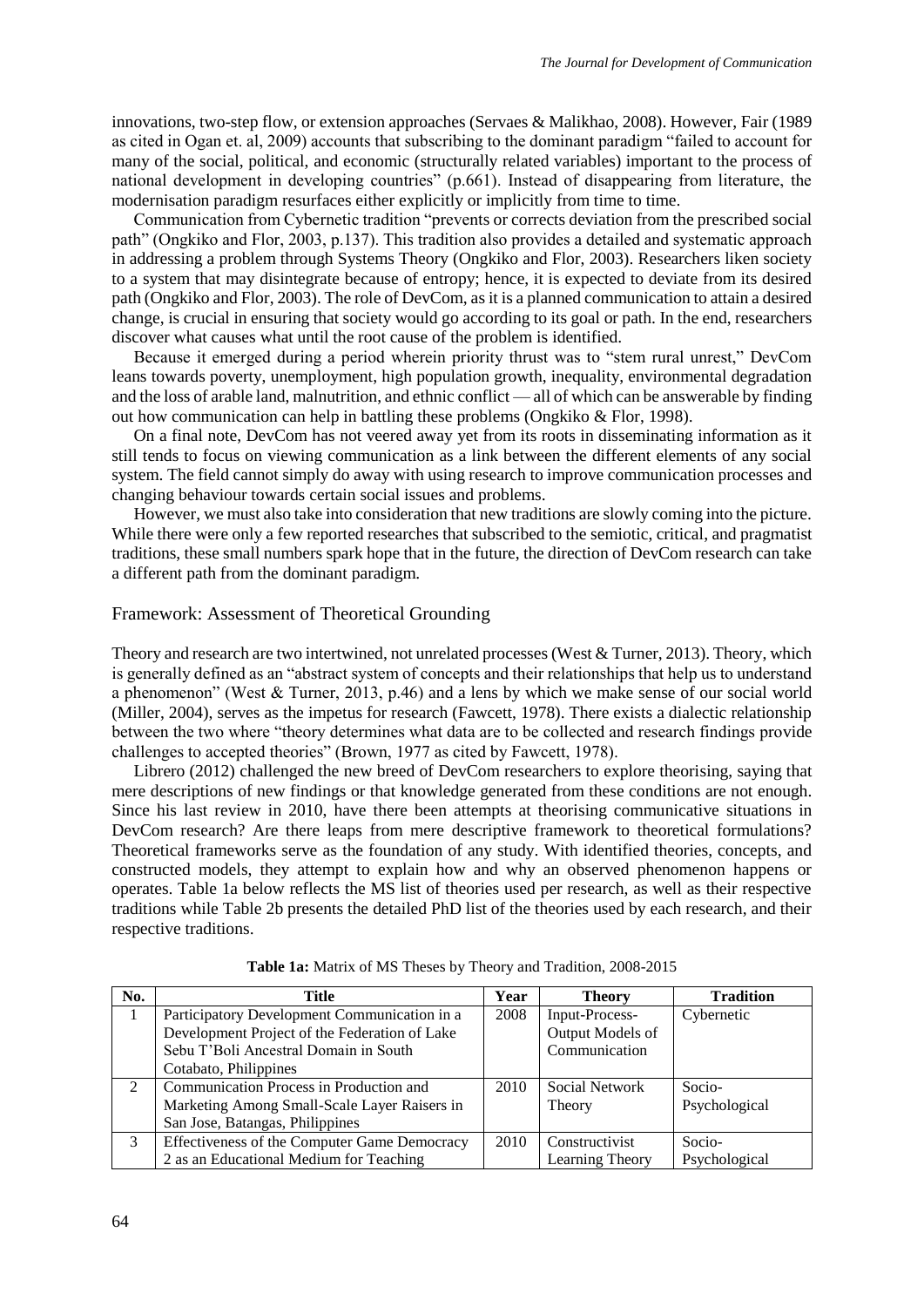|                | Development Issues in Devc 10 (Introduction to<br>Development Communication)         |      |                         |                |
|----------------|--------------------------------------------------------------------------------------|------|-------------------------|----------------|
| $\overline{4}$ | <b>Risk Communication Behaviour Towards</b>                                          | 2010 | <b>Risk</b>             | Socio-         |
|                | Environmental Risks Among Upland Farmers in                                          |      | Communication           | Psychological  |
|                | the Dampalit Watershed, Los Baños, Laguna,                                           |      | Theory                  |                |
|                | Philippines                                                                          |      |                         |                |
| 5              | Communication in Multi-Sectoral Collaboration                                        | 2011 | <b>General Systems</b>  | Cybernetic     |
|                | of the Community-Based Rehabilitation                                                |      | Theory                  |                |
|                | Programme for Persons with Disabilities in San                                       |      |                         |                |
|                | Jose De Buenavista, Antique, Philippines                                             |      |                         |                |
| 6              | Training in Participatory Programme                                                  | 2012 | <b>General Systems</b>  | Cybernetic     |
|                | Development: Knowledge, Perception and Skills                                        |      | Theory                  |                |
|                | of Researcher-Broadcasters in Radyo DZLB Los<br>Banos, Laguna, Philippines           |      |                         |                |
| $\tau$         | Mobile Phone Appropriation Among Coffee                                              | 2013 | Diffusion of            | Cybernetic     |
|                | Farmers of Amadeo Cavite                                                             |      | Innovations             |                |
|                |                                                                                      |      |                         |                |
|                |                                                                                      |      | Theory of Planned       | Socio-         |
|                |                                                                                      |      | Behaviour               | Psychological  |
|                |                                                                                      |      |                         |                |
|                |                                                                                      |      | Technology              |                |
|                |                                                                                      |      | Acceptance Model        |                |
|                |                                                                                      |      |                         |                |
|                |                                                                                      |      | <b>Cultural Studies</b> | Socio-Cultural |
|                |                                                                                      |      | Domestication           | Socio-         |
|                |                                                                                      |      | Approach                | Psychological  |
|                |                                                                                      |      |                         |                |
|                |                                                                                      |      | Uses and                |                |
|                |                                                                                      |      | Gratification           |                |
|                |                                                                                      |      | Approach                |                |
|                |                                                                                      |      |                         |                |
|                |                                                                                      |      | Frame Analysis          |                |
| 8              | Communication Strategies in the Promotion and                                        | 2013 | Theory of Planned       | Socio-         |
|                | Implementation of Eskwela as an Alternative                                          |      | Behaviour               | Psychological  |
|                | Open Learning System for Out-Of-School Youth                                         |      |                         |                |
| 9              | and Adults in Quezon City, Philippines<br>Dissemination Pathways Towards Adoption of | 2013 | <b>Behaviour Change</b> | Socio-         |
|                | Sanitation and Hygiene Practices Among                                               |      | Communication           | Psychological  |
|                | Household Heads in Popel Commune, Kampong                                            |      | Theory                  |                |
|                | Cham Province, Cambodia                                                              |      |                         |                |
|                |                                                                                      |      | Dissemination           | Cybernetic     |
|                |                                                                                      |      | Pathway                 |                |
| 10             | Communication Process and Approaches in                                              | 2013 | Community               | Cybernetic     |
|                | Community Service Among the Youth: The Case                                          |      | Service Learning        |                |
|                | of UPLB Student Leaders                                                              |      | Framework               |                |
| 11             | Communication Factors in Biotech Corn                                                | 2013 | Diffusion of            | Cybernetic     |
|                | <b>Innovation-Decision Process Among Koronadal</b>                                   |      | Innovations             |                |
|                | City Corn Farmers in South Cotabato, Philippines                                     |      |                         |                |
| 12             | Voluntary Informal Knowledge Sharing from the                                        | 2014 | Theory for              | Cybernetic     |
|                | Palayamanan Farmer Field School Participants to                                      |      | Voluntary,<br>Informal  |                |
|                | their Community in the Uplands of Silang,<br>Cavite, Philippines                     |      | Knowledge               |                |
|                |                                                                                      |      | Sharing                 |                |
| 13             | Theorising Land Ownership: The Land                                                  | 2014 | <b>Critical Theory</b>  | Critical       |
|                | Administration and Management Project's                                              |      |                         |                |
|                | (LAMP) One Stop Shop Experience in Leyte                                             |      |                         |                |
| 14             | <b>Communicating Stories of Change Among</b>                                         | 2014 | Constructivism          | Socio-         |
|                | Farmers in a Community-Based Rice Production                                         |      |                         | Psychological  |
|                | Project in Maria Aurora, Aurora                                                      |      |                         |                |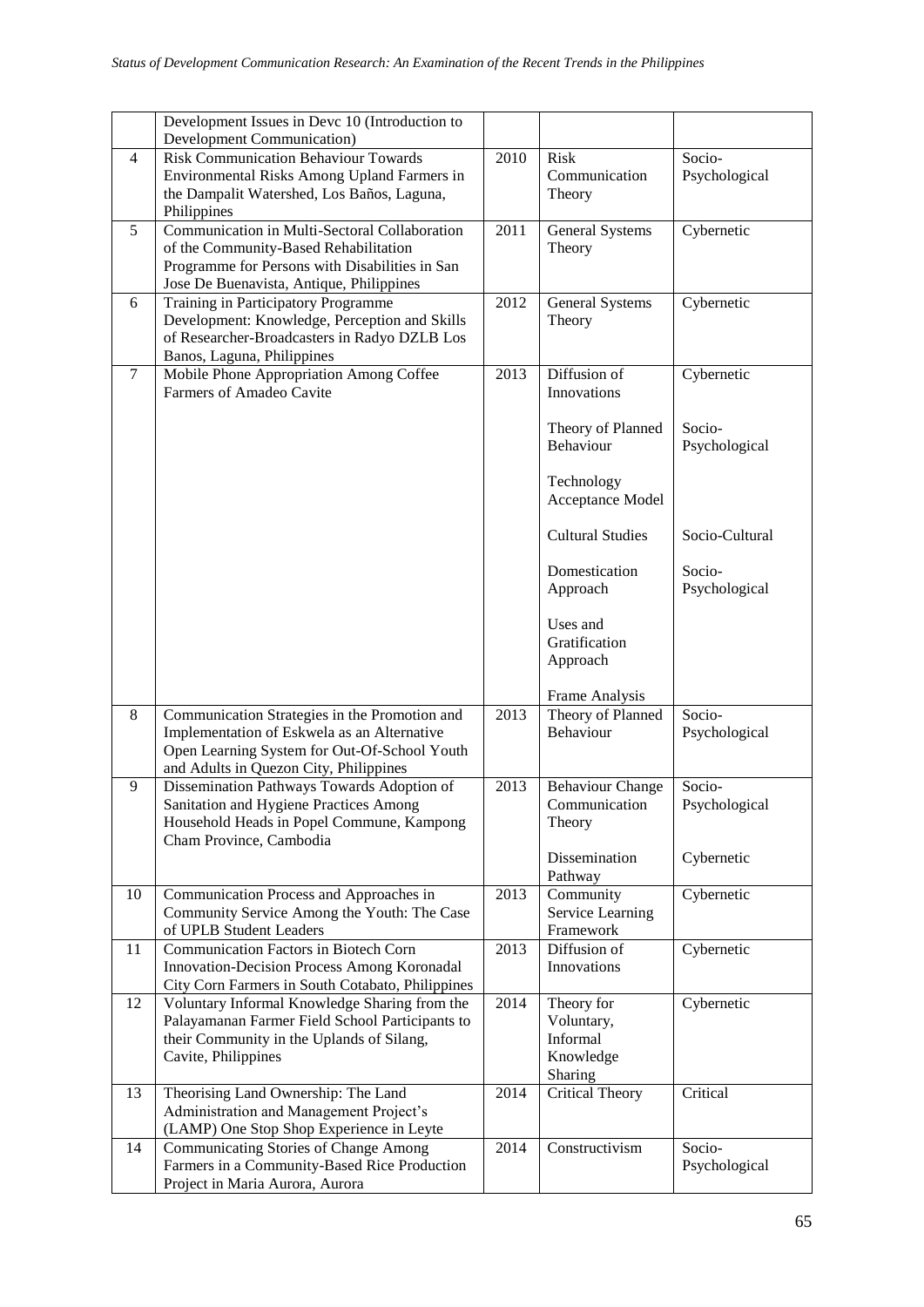| 15 | Communication in the Protection and Violation<br>of Rights of Selected Persons with Autism<br>(PWAs) in Laguna, Philippines                                                        | 2014 | Constructivism                                 | Socio-<br>Psychological |
|----|------------------------------------------------------------------------------------------------------------------------------------------------------------------------------------|------|------------------------------------------------|-------------------------|
| 16 | Training as an Educational Communication<br>Intervention for Capacity Development among<br>Staff in Selected Regional Offices of The<br>Ecosystems Research and Development Bureau | 2015 | <b>Adult Learning</b><br>Theory<br>(Andragogy) | Socio-<br>Psychological |
| 17 | Communication, Adoption Constructs, and<br>Adoption Decision of Smallholder Goat Farmers<br>on Upgraded Goat Production Technology in<br>Nueva Ecija, Philippines                  | 2015 | Diffusion of<br>Innovations                    | Cybernetic              |
| 18 | Communication Engagements in Marketing a<br>Cultural Enterprise: A Study on Uses and<br>Gratifications Theory Among Woodcarvers in<br>Paete, Laguna                                | 2015 | Uses and<br><b>Gratifications</b><br>Theory    | Socio-<br>Psychological |
| 19 | <b>Church Communication for Human</b><br>Development: Perspectives of the<br>Communication Ministry of the Society of the<br>Divine Word Philippines Central Province              | 2015 | Transformational<br>Communication<br>Model     | Socio-<br>Psychological |

**Table 1b:** Matrix of PhD Dissertations by Theory and Tradition, 2008-2015

| No.            | <b>Title</b>                                       | Year | <b>Theory</b>             | <b>Tradition</b> |
|----------------|----------------------------------------------------|------|---------------------------|------------------|
| $\mathbf{1}$   | Narrative Analysis of Filipino Farmers' Stories of | 2010 | Theory of                 | Critical         |
|                | Participation in Grassroots Research and           |      | Communicative             |                  |
|                | Extension in Rice Breeding and Production          |      | Action                    |                  |
|                |                                                    |      |                           |                  |
|                |                                                    |      | Social<br>Constructionism | Socio-Cultural   |
|                |                                                    |      |                           |                  |
|                |                                                    |      | Dialogue                  |                  |
|                |                                                    |      | Semio-Narrative           | Semiotic         |
|                |                                                    |      | Concept                   |                  |
| $\overline{2}$ | Power and Communication in the Participatory       | 2011 | Structuration             | Socio-Cultural   |
|                | Upland Development Programme in the Dampalit       |      | Theory                    |                  |
|                | Watershed of The Makiling Forest Reserve           |      |                           |                  |
| 3              | Communicating Leadership Values to High            | 2011 | <b>Behaviour Change</b>   | Socio-           |
|                | School Students in Boarding Schools of             |      | Theory                    | Psychological    |
|                | Myitkyina Diocese, Kachin State, Myanmar           |      |                           |                  |
|                |                                                    |      | Transformational          |                  |
|                |                                                    |      | Leadership Theory         |                  |
| $\overline{4}$ | Access and Utilisation of ICT-mediated Rice        | 2012 | Second-Order              | Cybernetic       |
|                | Technologies Among Agricultural Extension          |      | Cybernetics               |                  |
|                | Workers and Farmers in Northeastern Mindanao,      |      |                           |                  |
|                | Philippines                                        |      | Technology                | Socio-           |
|                |                                                    |      | Acceptance Model          | Psychological    |
| 5              | Analysis of Communication Initiatives in the       | 2012 | Communication             | Critical         |
|                | Promotion of the Millennium Development Goal       |      | for Development           |                  |
|                | one Project (Self-Employment Assistance            |      |                           |                  |
|                | Programme) Towards Empowerment Among               |      | Participation             |                  |
|                | Selected Communities in Ilocos Norte Philippines   |      |                           |                  |
|                |                                                    |      | Empowerment               |                  |
| 6              | Stories as Communication Process Surfacing         | 2012 | Organisational            | Socio-Cultural   |
|                | Research Constructs of Letran Calamba's            |      | Culture                   |                  |
|                | <b>Organisational Community</b>                    |      |                           |                  |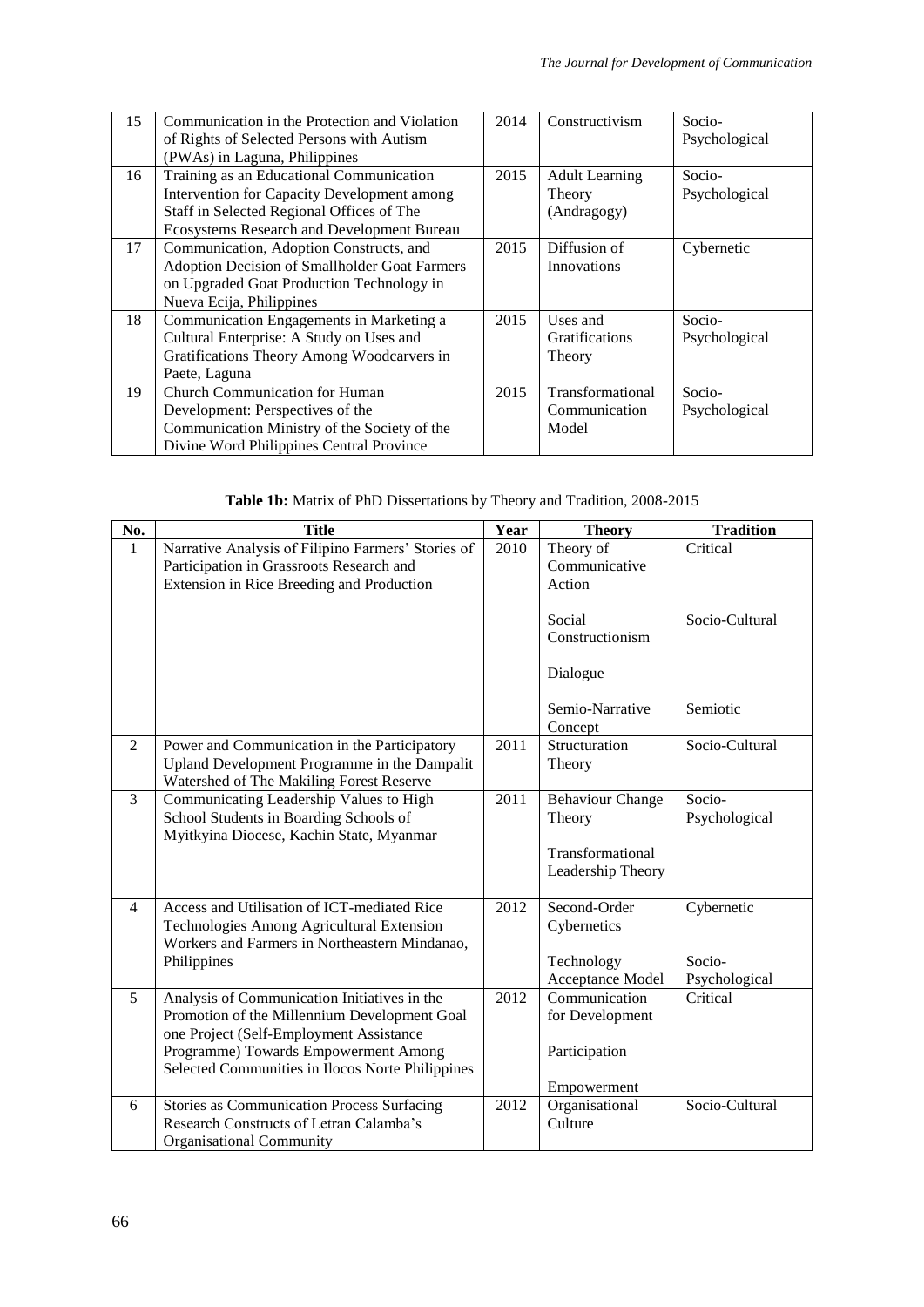| $\tau$ | Community Communication and Coffee Farmers'<br>Adaptation to Climate Variability in Amadeo,<br>Cavite, Philippines                                                                                     | 2013 | Cybernetics                                                                                                                                                                                                   | Cybernetic              |
|--------|--------------------------------------------------------------------------------------------------------------------------------------------------------------------------------------------------------|------|---------------------------------------------------------------------------------------------------------------------------------------------------------------------------------------------------------------|-------------------------|
| 8      | Communication Delivery Systems for Knowledge<br>Sharing and Decision Making among Rice<br>Farmers Under LGU-Managed and Ngo-<br>Managed Cyber-Villages in Infanta, Quezon<br>Province, Philippines     | 2013 | Cybernetics                                                                                                                                                                                                   | Cybernetic              |
| 9      | Communication Interventions in Empowering<br>People's Organisation for the Rehabilitation of<br>the Madongan Subwatershed, Ilocos Norte,<br>Philippines                                                | 2013 | Empowerment                                                                                                                                                                                                   | Critical                |
| 10     | Spatial Turn in Development, Poverty and<br><b>Development Communication</b>                                                                                                                           | 2014 | Discourse Analysis                                                                                                                                                                                            | Critical                |
| 11     | Integration of Information and Communication<br>Technology in Classroom Communication: The<br>Case of an ICT4BE Project in Capiz, Philippines                                                          | 2014 | Constructivism                                                                                                                                                                                                | Socio-<br>Pyschological |
| 12     | Governance Communication for Disaster Risk<br>Reduction and Management: The Case of Two-<br>Selected Municipalities in Iloilo, Philippines                                                             | 2014 | Cybernetics                                                                                                                                                                                                   | Cybernetic              |
| 13     | Theorising [Dis]Engagement, Voice and Silence<br>in a Community-Based Forest Management<br>Organisation                                                                                                | 2015 | Grounded Theory                                                                                                                                                                                               | Pragmatist              |
| 14     | Communication Platforms and Compliance with<br><b>Environmental Protection Regulations Among</b><br>Fishcage Operators in Taal Volcano Protected<br>Landscape, Batangas, Philippines                   | 2015 | Structuration<br>Theory                                                                                                                                                                                       | Socio-Cultural          |
| 15     | Rural Communication Services in the Delivery<br>and Adoption of Saline-Tolerant Rice Variety<br>Among Farmers in Amtali, Barguna District,<br>Bangladesh                                               | 2015 | Cybernetics                                                                                                                                                                                                   | Cybernetic              |
| 16     | Harmonisation of Attributional Life Cycle<br>Assessment and Good Agricultural Practices<br>Certification for Commercial Bell Pepper<br>[Capsicum Annuum L.] Production in Bukidnon<br>Philippines (V5) | 2015 | Life cycle thinking<br>and attributional<br>life cycle<br>assessment<br>Environmental<br>performance<br>Sustainable<br>vegetable<br>production<br>Management<br>performance<br>Good Agricultural<br>Practices | Cybernetic              |

As can be gleaned from the tables above, some researches used more than one theory (which may come from different traditions), hence widening the scope of traditions subscribed to. Prominent in MS Theses in Table 1a is General Systems Theory, communication flow and those that study behaviour. Given that most of the studies are quantitative in nature, theories commonly employed are those which can be classified in the socio-psychological and cybernetics tradition.

Meanwhile, it can be observed in Table 1b that a considerable portion of PhD dissertations explored frameworks and theories that are qualitative in nature. Attempts to use varied theoretical lens from critical, socio-cultural, and semiotics traditions were also evident in these studies. They were the first to respond to the challenge of Librero (2012) to employ qualitative approaches in research. This could be a welcome development for DevCom research in the area of theorising knowing that critical theories,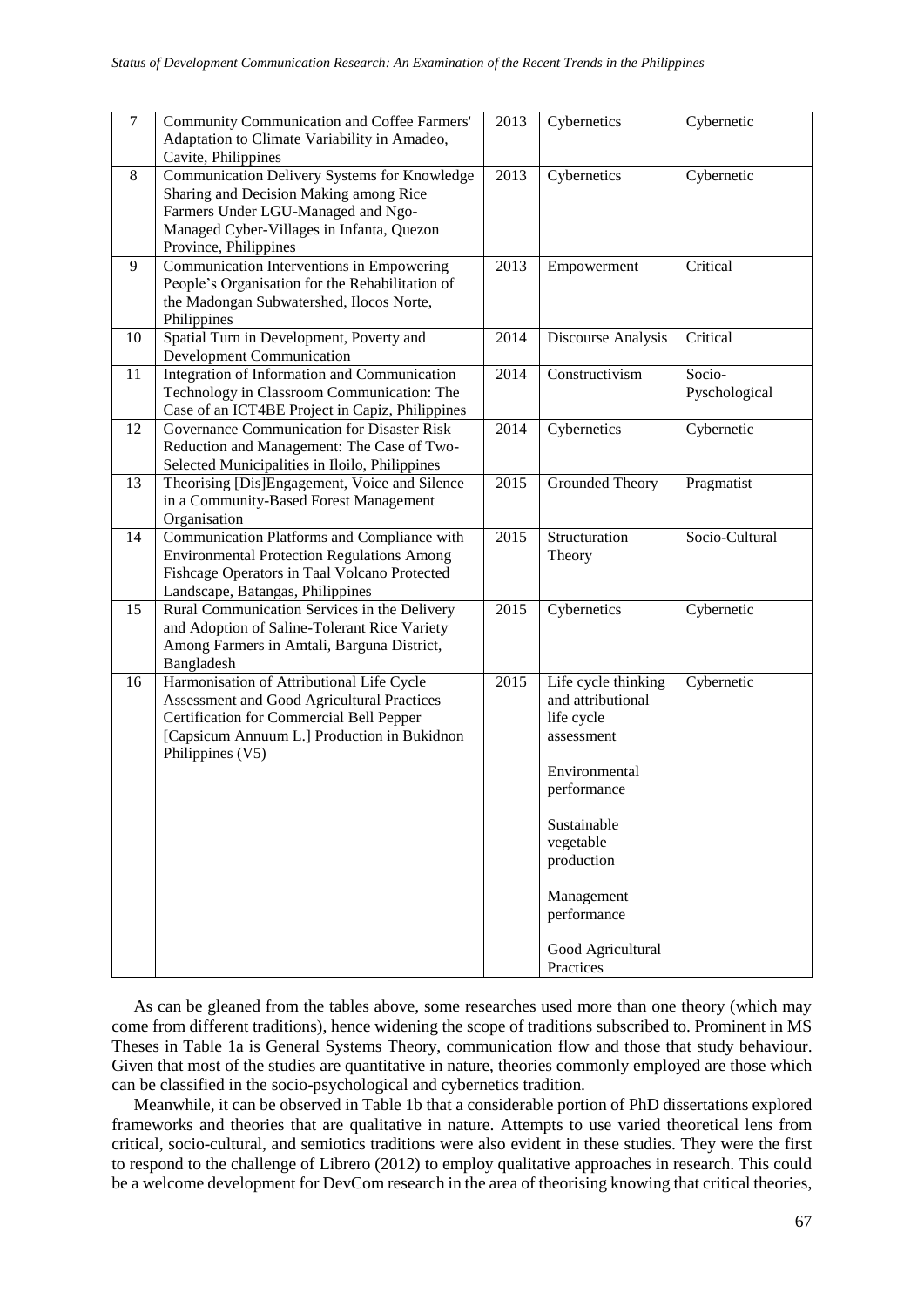postmodernism, and narrative approaches in organisation studies and in understanding societal conditions require an in-depth analysis.

As what can be deduced from Librero's (2012) article, DevCom researches have not been designed to theorise, but to identify a communication situation and provide solutions to existing problems through communication. However, he stresses that "new efforts must be pursued towards generalisations and formulation of research hypotheses or theoretical propositions that would lead to further strengthening of DevCom as an academic discipline" (p. 238). This means that a new slant in examining a problem must be tried which may develop a culture of hypothesis making or theorising.

#### Initial Typologies of Devcom

The initial typologies of DevCom research were conceptualised by Nora C. Quebral (Librero, 2012; Flor, 2007). According to this classification, DevCom research may fall under four (4) categories, namely: people research which focuses on the participants of communication, their needs, problems, values, beliefs, habits, and existing circumstances; effects research which centres on the impact of communication; normative research which deals with communication norms; and policy research which concerns with communication systems, services, structures, and infrastructures.

Table 2 below shows that majority of the MS researches fall under people research (52.63%) while policy research has been more prominent in PhD researches (50%). It should be noted also that there are very few normative research among the graduate researches (1 from MS and 2 from PhD) while the interest on effects research has dwindled from MS to PhD researches (5 to 0 respectively).

| <b>Typologies</b>  |           | MS<br>$N=19$  | <b>PhD</b><br>$N=16$ |               |  |
|--------------------|-----------|---------------|----------------------|---------------|--|
|                    | Frequency | $\frac{0}{0}$ | <b>Frequency</b>     | $\frac{6}{9}$ |  |
| People research    | ΙU        | 52.63         |                      | 37.5          |  |
| Effects research   |           | 26.31         |                      |               |  |
| Normative research |           | 5.26          |                      |               |  |
| Policy research    |           | 15.78         |                      | 50            |  |

**Table 2:** DevCom Graduate Thesis and Dissertation Categorised according to Quebral's Typologies

Since DevCom started in the 1960s, research trends have demonstrated that DevCom is into people research (Gomez, 1993). Also, according to Jamias and Maslog (1993) DevCom researchers have always been receptive of what is happening in Philippine society. To illustrate the people-centred research, Ongkiko and Flor (2003) framed DevCom's relevance in addressing the problem of poverty that has continually plagued developing countries in the 21st century. In the prologue of their book, Ongkiko and Flor painted different images of poverty as springboard for succeeding discussions on why a development-oriented communication is needed, what perspectives can be used in examining the problem, and how communication can be planned to address such a problem.

DevCom scholars would agree that they privilege people research over others as evidenced in the continuous conduct of such research orientation since the 1960s. Without doubt, these works embody Quebral's (1988) definition of DevCom as a planned communication for the transformation of poor people's economic and social condition and unfolding of their potential. Quebral privileged DevCom for ordinary people in the countryside: the farmers, the fisherfolk, the rural women who do not have access to education and mass media.

While the popularity of people research has not waned among new batch of researchers especially the MS students, it is also worth noting that Policy-oriented research is gaining ground especially from PhD graduate students. This gives a sign that DevCom has slowly been shifting to a new research interest concerning communication systems, its structures and functions in organisations, as well as infrastructural development in the Philippines.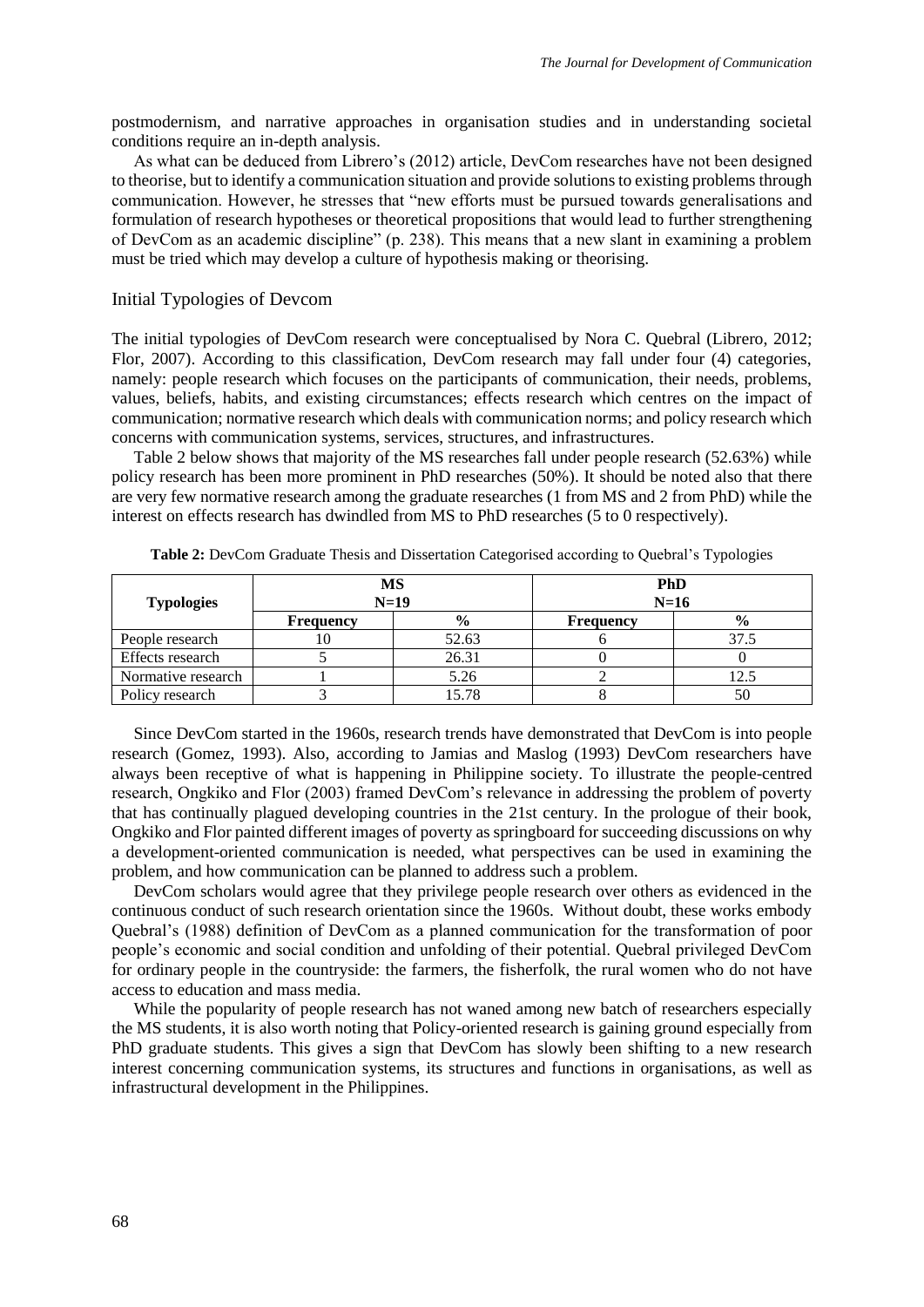#### Threads of DevCom

Royal Colle classified DevCom research into what he referred to as threads (as cited in Librero, 2012). These threads include:

- a. the UNDP thread, also known as development support communication,
- b. the Extension thread, which refers to the process of linking researchers with the intended users of innovations,
- c. the community participation thread, which considers the beneficiaries in the development process through their active participation,
- d. the Population IEC and Health Communication thread, which focus on behaviour change, motivation, and attitudes on health issues,
- e. the Social Marketing thread, which is concerned with planning and preparation prior to development of development messages and materials,
- f. the Institution Building thread, which is interested in developing capabilities and facilities to organisations in carrying out DevCom, and
- g. the ICT thread, which focuses on new communication technologies.

According to Flor (2007), the first five (5) threads are "general approaches in development projects," while the last two (2) are "components of, and interwoven into, the development communication approaches."

As shown in Table 3 below, extension thread dominates graduate research (in both MS and PhD), but there is a growing interest in institution building and community participation.

| <b>Threads</b>                 | <b>MS</b>        | $N=19$        | <b>PhD</b><br>$N=16$ |       |
|--------------------------------|------------------|---------------|----------------------|-------|
|                                | <b>Frequency</b> | $\frac{6}{9}$ | <b>Frequency</b>     | $\%$  |
| <b>Extension thread</b>        |                  | 42.10         |                      | 31.25 |
| Community participation thread |                  | 15.78         |                      | 31.25 |
| Social marketing thread        |                  | 5.26          |                      |       |
| Institution building thread    |                  | 31.57         |                      |       |
| <b>ICT</b> thread              |                  | 5.26          |                      | 12.5  |

**Table 3:** DevCom Graduate Thesis and Dissertation Categorised according to Colle's Threads

Based on the result, extension research, which dominated DevCom works in the 60s, has remained popular even among the new breed of researchers. The legacy of extension research lives on among graduate students in this age of new media. Over the years, DevCom could not simply veer away from its research tradition, back in its humble beginning as OEP in 1954 in the UPCA.

It is also worth noting that community participation research has also registered higher number in both MS and PhD works. As a reaction against the modernist, top-down approach which characterised development projects in the 1960s, participatory research came in, influencing DevCom researches since the 1980s. DevCom forerunner, Quebral (1988) espoused participatory communication wherein stakeholders should get involved and undergo the process of Paolo Freire's consciousness raising approach or conscientisation. Comprising participatory activities are those that required engagement such as "partnership with local government units, coaching and on-the-job training and other forms of capacity building, interpersonal and group communication, working with NGOs in capacity building, community organising and other technologies of participation in empowering community, networking in mobilizing the community, cross-visits for sharing experiences and use of learning centres in institutionalising CRM learnings" (Maslog and Braid, 2012, p.254).

Another worth noting in the result is that despite the emergence of ICTs, DevCom researches have not tapped into the popularity of such technologies. In addition, the content of DevCom research as projected by Librero in his 2005 study that might look into the impact of ICT's, multimedia technologies, the Internet, and Telecommunications, has not yet been realised in the graduate researches in UPLB DevCom. Few researches on ICT focus more on its effectiveness as an educational medium, access and utilisation of ICT-mediated technology, and integration of ICT in classrooms.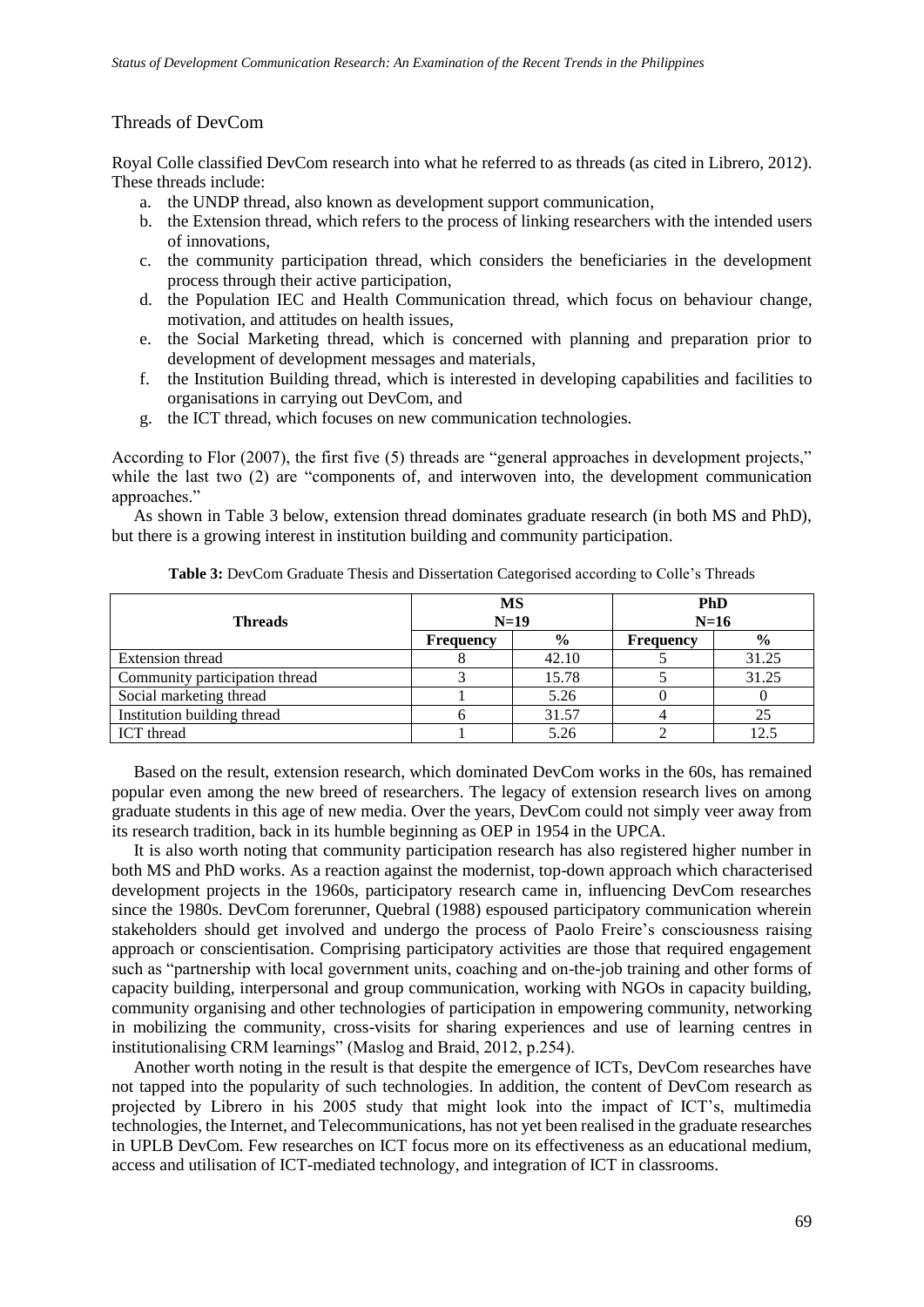# Research Method: Quantitative vs. Qualitative

The popularity of quantitative research has never waned since 1985 when Gomez (1993) declared it the dominant method in his review of 219 DevCom research studies from 1985-1990. Dominant was survey (43%), followed by multiple methods (19.6%) and quasi experiments (16.9%). Likewise, the dominance of the quantitative method, particularly survey, was observed again in Librero's (1993) review of 91 DevCom research reports. In 2012, Librero continued his watch of DevCom research production, focusing on 32 dissertations at this time, and he noted the continuing popularity and dominance of descriptive research anchored in quantitative methodology.

Has the quantitative method maintained its reign since then? Examining graduate researches since 2008-2015, the quantitative method has been continually employed as means in gathering and analysing data, but qualitative method has been levelling closely with the dominant paradigm. As reflected in Table 4 below, seven out of 19 masteral theses employed the quantitative method (36.84%), particularly survey. Results were interpreted through the use of descriptive statistics such as frequency counts and percentages. Though quantitative method was dominant in MS theses, there were six (6) attempts at doing qualitative (31.58%) and mixed method (31.58%).

| <b>Methodology</b> | <b>Specific methods</b>                                                                                  | <b>MS Theses</b><br>$N=19$ |               |
|--------------------|----------------------------------------------------------------------------------------------------------|----------------------------|---------------|
|                    |                                                                                                          | <b>Frequency</b>           | $\frac{0}{0}$ |
| <b>Oualitative</b> | Case study, interview field observation,<br>storytelling and focus group discussion                      | 6                          | 31.58         |
| Quantitative       | Survey, interview, descriptive case study                                                                |                            | 36.84         |
| Mixed methods      | Quantitative: survey<br>Qualitative: case analysis, interview, focus<br>group discussion and exploratory | h                          | 31.58         |

| <b>Table 4a:</b> Method used in MS Theses $2008 - 2015$ |  |
|---------------------------------------------------------|--|
|---------------------------------------------------------|--|

Similarly, the dominance of quantitative method is also evident in 16 doctoral dissertations. Table 4b below shows that eight (8) researches employed quantitative method (50%) while five (5) explored qualitative using mostly thematic analysis, case studies and few narrative approach. The remaining three (3) applied mixed methods.

| <b>Table 4b:</b> Method used in PhD Dissertation $2008 - 2015$ |  |
|----------------------------------------------------------------|--|
|----------------------------------------------------------------|--|

| Methodology   |           | <b>PhD</b><br>$N=16$ |
|---------------|-----------|----------------------|
|               | Frequency | $\frac{6}{6}$        |
| Qualitative   |           | 31.25                |
| Quantitative  |           | 50                   |
| Mixed methods |           | 18.75                |

Though the findings confirm the historically-rooted popularity of quantitative method among DevCom researchers, it also shows that qualitative method is gradually making its ways, levelling with the dominant approach. The result is a welcome development for Gomez (1993) as he recommended that students have to explore also qualitative studies "using ethnographic methodology and interpretive approach" (p.58). Likewise, Librero articulated very well his challenge to explore a qualitative type of research as it goes deeper in analysis, "sufficiently sophisticated and more rigorous" (p. 238). Although he admitted that quantitative method is important, Librero (1993) asserted that there are situations that cannot be quantified, thus the need for qualitative research.

# **Summary and Conclusion**

After analysing 35 DevCom researches produced from 2008 to 2015, majority still subscribes to Cybernetic tradition and is closely followed by the Socio-Psychological tradition. DevCom cannot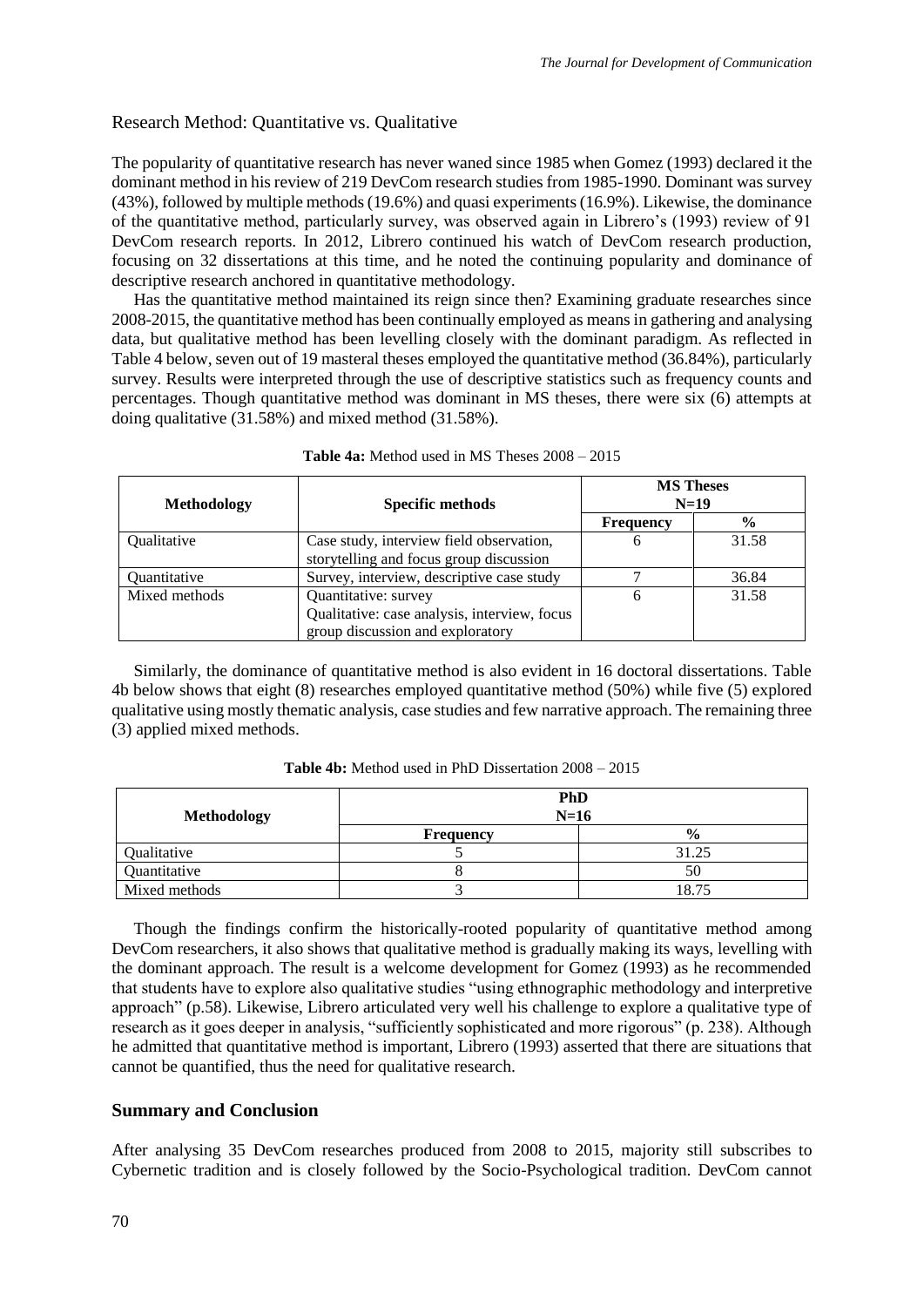completely change its course yet, as it is still anchoring on what it used to study, communication flows, processes and links between the different elements of any social system. Also, the field cannot simply do away with using research to effect behaviour change, as evidenced by researches from the Socio-Psychological tradition.

It follows that major theoretical frameworks used are grounded on theories that come from Cybernetic and Socio-Psychological traditions such as General Systems Theory, Diffusion of Innovation, Communication Flow and Behaviour Change theory. However, theories that are interpretive and critical in nature are gaining ground as a considerable number of researches applied lenses from critical, socio-cultural, and semiotics traditions.

In terms of Quebral's DevCom typologies, majority of researches are into People Research, trending since 1960s as spotted by Gomez (1993). While people research has remained popular, Policy-oriented research is gaining momentum as interests in institution building, communication systems, its structures and functions in organisations are peaking up.

Meanwhile, the assessment of researches using Colle's Devcom threads revealed that extension research, which had defined DevCom works in the 1960s, is still very popular among the new breed of researchers. However, Institution Building and Community Participation Research, which has influenced DevCom works since the 1980s, have also attracted researchers. It is also worth thinking that despite the emergence of ICTs and new media platforms, DevCom researches have not tapped into the popularity of such technologies, dwelling instead on studies that concern the immediate stakeholders.

The popularity of quantitative method has never waned, as it remains the favoured approach among the new breed of researchers. Despite the continuing reign of this approach in DevCom, the interpretive rigour of qualitative method has been attracting scholars, as evidenced by its growing number closely matching those of the quantitative.

There were very few researches though on theorising. This has also been one of the challenges posed by Librero in 2012, but has barely transpired in both the Masters and PhD researchers. Overall, results revealed that research concerns have not changed that much in DevCom graduate studies since 2001 as most of the graduate works from 2008-2015 carried more or less the same: problem identification, description of a phenomenon, evaluation of the role of communication, communication strategies in an organisation and the likes.

#### *References*

- Colle, R. D. (2008). Threads of development communication. In J. Servaes (Ed.), *Communication for development and social change* (pp. 96–157). SAGE Publications.
- Craig, R. T. (1999). Communication theory as a field. *Communication Theory*, *9*(2), 119–161.

https://doi.org/10.1111/j.1468-2885.1999.tb00355.x

- Fawcett, J. (1978). The relationship between theory and research: A double helix. *Advances in Nursing Science*, *1*(1), 49–62. https://doi.org/10.1097/00012272-197810000-00007
- Flor, A. G. (2007). *Development communication praxis*. University of Philippines, Open University.
- Gomez, E. (1993). Development communication research in the '90s [Special issue]. *UP Los Baños Journal*, *3* (1&2), 52– 61.

Griffin, E. A., & McClish, G. A. (2000). *A first look at communication theory* (4th ed.). McGraw-Hill.

- Jamias, J. F. & Maslog, C. C. (Eds.). (1993). A special issue on development communication. *UP Los Baños Journal*, *3*   $(1&2)$ .
- Librero, F. (1993). Development communication in the Philippines: A synthesis [Special issue]. *UP Los Baños Journal*, *3*  $(1&22, 22-50.$

Librero, F. (2005). Status and trends in development communication research in the Philippines. *Media Asia*, *32*(1), 35–38.

- Librero, F. (2012). Development communication education in Los Baños: Contribution from graduate research. In S. R. Melkote (Ed.), *Development communication in directed social change: A reappraisal of theory and practice* (pp. 231– 241). Asian Media Information and Communication Centre; Wee Kim Wee School of Communication.
- Madrid, A. A. D., & Cagasan, E. G. (2016). Patterns and trends of development communication studies conducted by students of a State University in the Philippines. *Annals of Tropical Research*, *38*(2), 174–187. https://doi.org/10.32945/atr38212.2016
- Manning, J. (2014). A constitutive approach to interpersonal communication studies. *Communication Studies*, *65*(4), 432– 440. https://doi.org/10.1080/10510974.2014.927294
- Melkote, S. R. (Ed.). (2012). *Development communication in directed social change: A reappraisal of theory and practice*. Asian Media Information and Communication Centre; Wee Kim Wee School of Communication; Information Nanyang Technological University.

Miller, K. (2004). *Communication theories: Perspectives, processes, and contexts* (2nd ed.). McGraw-Hill.

Ogan, C. L., Bashir, M., Camaj, L., Luo, Y., Gaddie, B., Pennington, R., Rana, S., & Salih, M. (2009). Development